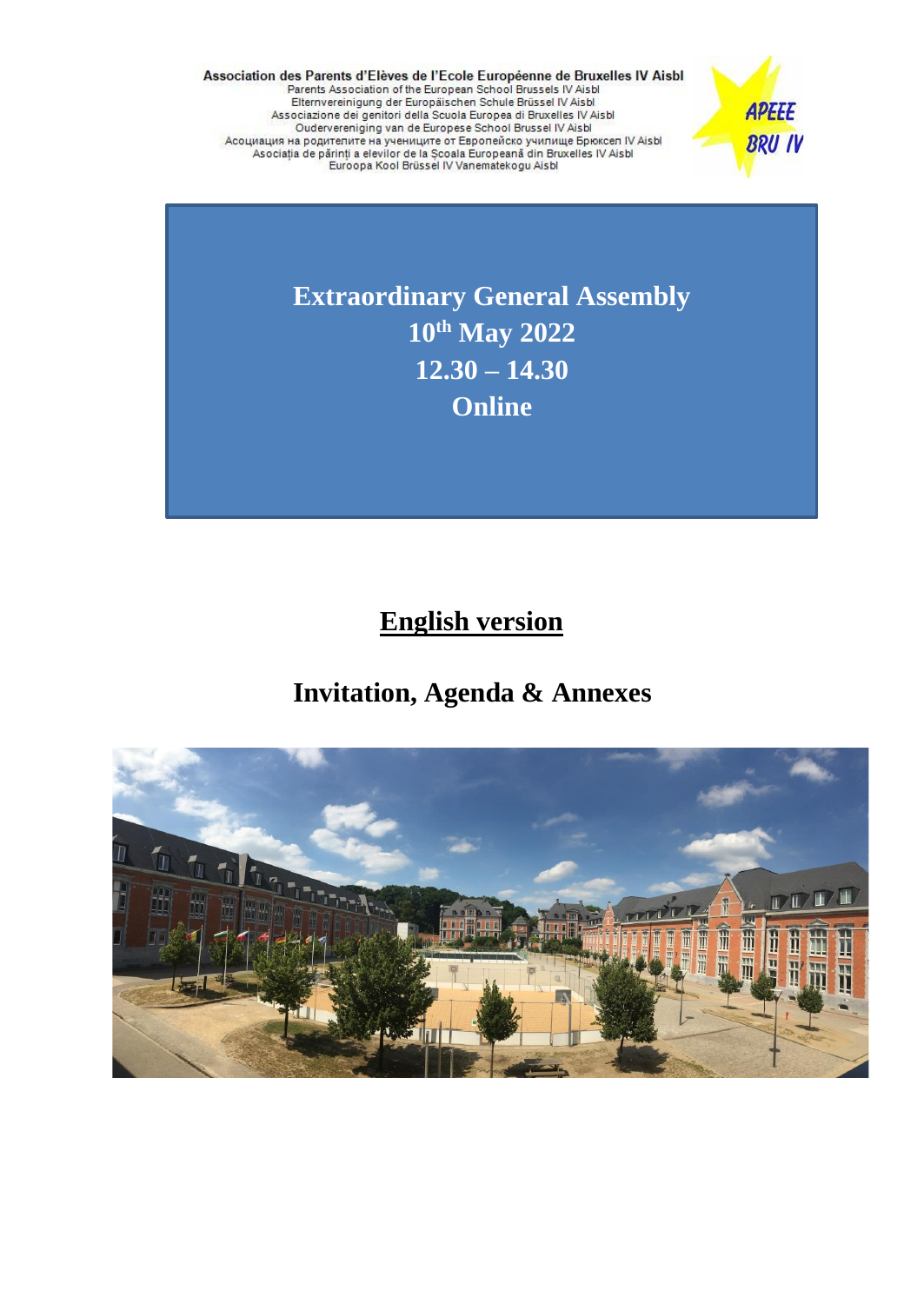## **APEEE BRUXELLES IV CONVOCATION EXTRAORDINARY GENERAL ASSEMBLY 2021/2022**

Dear Parents, Dear Members,

In accordance with articles 9.6 and 9.9 of the Statutes, the APEEE of Brussels IV has the pleasure to invite all Parents to attend the online

#### **Extraordinary General Assembly (EGA) APEEE of Brussels IV Tuesday 10th May 2022 from 12:30 pm**

with the agenda of bringing the statutes into line with the Code on Companies and Associations' provisions and adopting new statutes.

We wish to remind you that it is vital that you participate in the Extraordinary General Assembly. The objective of the Extraordinary General Assembly is to vote on the revision of the Statutes of the APEEE of Brussels IV including the amendments in accordance with the law of 23<sup>rd</sup> March 2019 on the new Code of Companies and Associations.

The objective of the changes themselves is to adapt our statutes to the new Code on Companies and Associations in order to allow for more flexible, advanced voting procedures and online general assemblies in the coming years. We believe that this will greatly facilitate parents' participation in both ordinary and extraordinary General Assemblies in the future.

Some additional changes have been made to the version that had been submitted to voting members on the EGA of last January  $25<sup>th</sup>$  to take into consideration questions raised then.

We are therefore transmitting the final draft of the modified statutes which we kindly invite you to read carefully.

## **SUPPORTING DOCUMENTS**

This invitation and the related documents in French and English are available on our website: [www.bru4.eu](http://www.bru4.eu/)

## **ACCESS TO THE MEETING**

The link to join the EGA meeting will be sent in due course.

## **QUORUM**

We would like to draw your attention to the fact that:

The Extraordinary General Assembly (EGA) may validly deliberate **if at least 50% of the voting members** (Class representatives who have paid the APEEE membership fee 2021-2022) are present or represented.

In accordance with article 13.3 of the Statutes, if this attendance quorum is not reached, a new Extraordinary General Assembly will be held online on 31<sup>st</sup> May 2022 at 7:00 pm, with the standard quorum defined in article 9.17 being applicable. The Extraordinary General Assembly may validly deliberate if at least 1/10 of the voting members (Class representatives who have paid the APEEE membership fee 2021- 2022) are present or represented.

It will adopt the proposed modification(s) in question, by two thirds (2/3) of the present or represented voting members.